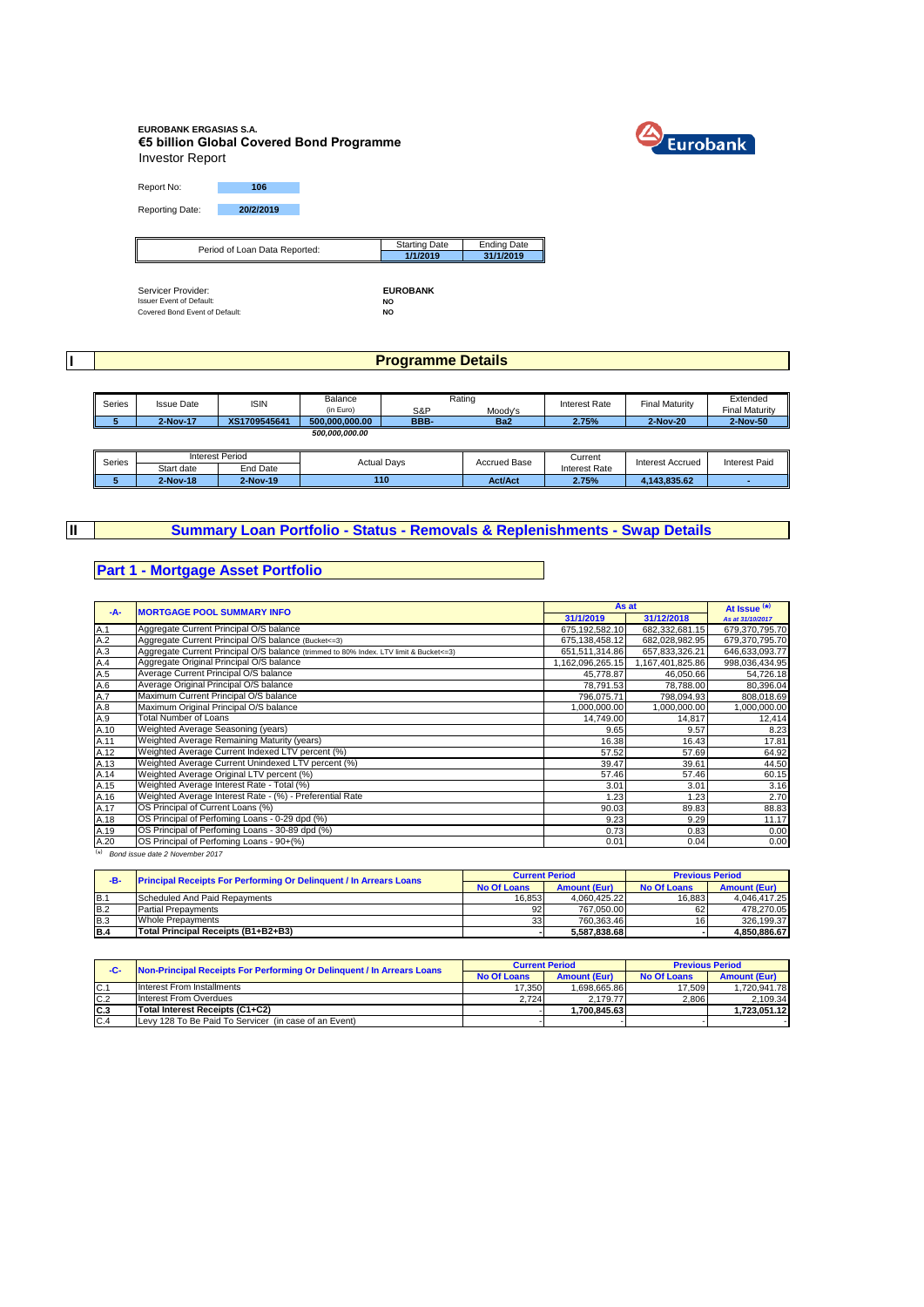# **Part 2 - Portfolio Status**

| $-A-$ | <b>Portfolio Status</b>                       | As at 31/1/2019    |                     | <b>As at Previous Period</b> |                     |
|-------|-----------------------------------------------|--------------------|---------------------|------------------------------|---------------------|
|       |                                               | <b>No Of Loans</b> | <b>Amount (Eur)</b> | <b>No Of Loans</b>           | <b>Amount (Eur)</b> |
| A.1   | Performing Loans                              | 14.657             | 670.205.646.35      | 14,697                       | 676.342.932.89      |
| A.2   | Delinquent/In Arrears Loans 30 Day To 89 Days | 91                 | 4.932.811.77        | 115                          | 5.686.050.06        |
| A.3   | Totals (A1+ A2)                               | 14.748             | 675.138.458.12      | 14.812                       | 682.028.982.95      |
| A.4   | In Arrears Loans 90 Days To 360 Days          |                    | 54.123.98           |                              | 303.698.20          |
| A.5   | Denounced Loans                               |                    | 0.00                |                              | 0.00                |
| A.6   | Totals (A4+ A5)                               |                    | 54.123.98           |                              | 303.698.20          |

|            | <b>Breakdown of In Arrears Loans Number Of Days Past Due</b><br>-B- |                    | As at 31/1/2019     |                    | <b>As at Previous Period</b> |  |
|------------|---------------------------------------------------------------------|--------------------|---------------------|--------------------|------------------------------|--|
|            |                                                                     | <b>No Of Loans</b> | <b>Amount (Eur)</b> | <b>No Of Loans</b> | <b>Amount (Eur)</b>          |  |
| <b>B.1</b> | 30 Days $\lt$ Installment $\lt$ = 59 Days                           | 59 l               | 3.436.479.32        | 88                 | 4.400.168.33                 |  |
| <b>B.2</b> | $60$ Davs < Installment <= 89 Davs                                  | 32 <sub>1</sub>    | 1.496.332.45        | 27                 | 1.285.881.73                 |  |
| B.3        | Total (B1+B2=A2)                                                    | 91 <sub>1</sub>    | 4.932.811.77        | 115                | 5.686.050.06                 |  |
| B.4        | 90 Days < Installment <= 119 Days                                   |                    | 54.123.98           |                    | 216.682.52                   |  |
| <b>B.5</b> | 120 Days < Installment <= 360 Days                                  |                    | 0.00                |                    | 87.015.68                    |  |
| <b>B.6</b> | Total (B4+B5=A4)                                                    |                    | 54.123.98           |                    | 303.698.20                   |  |

# **Part 3 - Replenished Loans - Removed Loans**

| $-A-$      | <b>Loan Amounts During The Period</b> | <b>Replenishment</b><br>Loans | <b>Removed</b><br>Loans |
|------------|---------------------------------------|-------------------------------|-------------------------|
| <b>A.1</b> | Total Outstanding Balance             | 0.00                          | 1.567.476.56            |
| A.2        | Number of Loans                       |                               | 29                      |

| Ш | <b>Statutory Tests</b>                                                                                                                                | as of 31/1/2019       |      |
|---|-------------------------------------------------------------------------------------------------------------------------------------------------------|-----------------------|------|
|   |                                                                                                                                                       |                       |      |
|   | <b>Outstanding Bonds Principal</b>                                                                                                                    | 500,000,000.00        |      |
|   | Outstanding Accrued Interest on Bonds <sup>1</sup>                                                                                                    | 3,428,082.19          |      |
|   | <b>Total Bonds Amount</b>                                                                                                                             | 503,428,082.19        |      |
|   | Current Outstanding Balance of Loans                                                                                                                  | 675.192.582.10        |      |
|   | A. Adjusted Outstanding Principal of Loans <sup>2</sup>                                                                                               | 651,511,314.86        |      |
|   | B. Accrued Interest on Loans                                                                                                                          | 1,789,185.06          |      |
|   | C. Outstanding Principal & accrued Interest of Marketable Assets                                                                                      | 0.00<br>0.00          |      |
|   | D. Aggregate Amount standing to the Credit of Trans. Account - excl. Commingling Res.<br>Z. WAV CB maturity x OS principal amount x Neg. Carry Factor | 4,451,388.89          |      |
|   | Nominal Value (A+B+C+D-Z)                                                                                                                             | 648,849,111.03        |      |
|   | Bonds / Nominal Value Assets Percentage                                                                                                               | 629,285,102.74        |      |
|   | <b>Nominal Value Test Result</b>                                                                                                                      |                       | Pass |
|   | <b>Net Present Value Test</b>                                                                                                                         |                       | Pass |
|   | Net Present Value                                                                                                                                     | 832,469,026.41        |      |
|   | Net Present Value of Liabilities                                                                                                                      | 529, 155, 048.91      |      |
|   | Parallel shift +200bps of current interest rate curve                                                                                                 |                       | Pass |
|   | <b>Net Present Value</b>                                                                                                                              | 815,763,294.16        |      |
|   | Net Present Value of Liabilities                                                                                                                      | 511,303,722.40        |      |
|   | Parallel shift -200bps of current interest rate curve                                                                                                 |                       | Pass |
|   | Net Present Value                                                                                                                                     | 851,810,967.57        |      |
|   | Net Present Value of Liabilities                                                                                                                      | 548,015,725.02        |      |
|   | <b>Interest Rate Coverage Test</b>                                                                                                                    |                       | Pass |
|   | Interest expected to be received in respect of assets comprised in the Cover Pool during the 1st year                                                 | 17,892,270.78         |      |
|   | Interest due on all series of covered bonds during 1st year                                                                                           | 13,750,000.00         |      |
|   | <b>Parameters</b>                                                                                                                                     |                       |      |
|   | LTV Cap                                                                                                                                               | 80.00%                |      |
|   | Asset Percentage BoG                                                                                                                                  | 95.00%                |      |
|   | Asset Percentage <sup>3</sup>                                                                                                                         | 80.00%                |      |
|   | Negative carry Margin                                                                                                                                 | 0.50%                 |      |
|   | Reserve Ledger <sup>4</sup>                                                                                                                           |                       |      |
|   | Opening Balance                                                                                                                                       | 13,750,000.00         |      |
|   | Required Reserve Amount                                                                                                                               | 13,750,000.00         |      |
|   | Amount credited to the account to bring balance to Required Amount                                                                                    | 0.00<br>13.750.000.00 |      |
|   | Available (Outstanding) Reserve Amount                                                                                                                |                       |      |

<sup>1</sup> Outstanding Accrued Interest on Bonds as at end date of data reporting period<br><sup>2</sup> The adjusted Outstanding Principal of Loans is the current Principle Balance adjusted to a maximum of the LTV cap of the indexed proper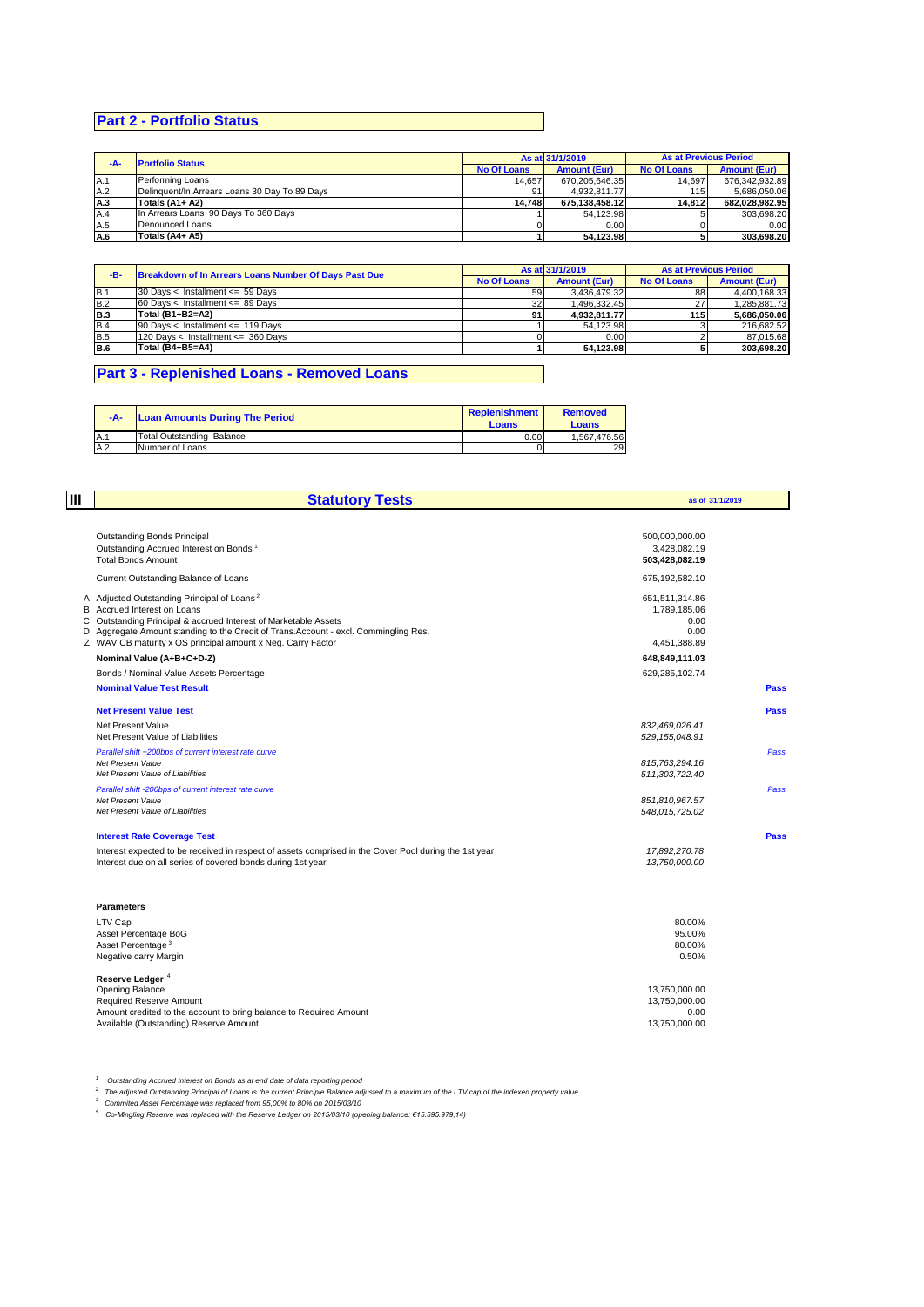**IV**

### **Portfolio Stratifications**

|                                                     |                | <b>Portfolio Stratifications</b> |                                   |                   |
|-----------------------------------------------------|----------------|----------------------------------|-----------------------------------|-------------------|
|                                                     |                |                                  |                                   |                   |
| <b>ORIGINAL LOAN AMOUNT</b>                         |                |                                  |                                   |                   |
|                                                     | Num of loans   | % of loans                       | <b>Disbursed Amount</b>           | % of Disbursed    |
| $0 - 37.500$<br>37.501 - 75.000                     | 1,810<br>6,923 | 12.27%<br>46.94%                 | 53,099,331.45<br>391,037,847.48   | 4.57%<br>33.65%   |
| 75.001 - 100.000                                    | 3,038          | 20.60%                           | 270,657,340.83                    | 23.29%            |
| 100.001 - 150.000                                   | 2,165          | 14.68%                           | 268,126,447.86                    | 23.07%            |
| 150.001 - 250.000                                   | 671            | 4.55%                            | 127,272,707.70                    | 10.95%            |
| 250.001 - 500.000                                   | 131            | 0.89%                            | 43,984,342.83                     | 3.78%             |
| $500.001 +$                                         | 11             | 0.07%                            | 7,918,247.00                      | 0.68%             |
| <b>Grand Total</b>                                  | 14,749         | 100.00%                          | 1,162,096,265.15                  | 100.00%           |
| <b>OUTSTANDING LOAN AMOUNT</b>                      |                |                                  |                                   |                   |
|                                                     | Num of Loans   | % of loans                       | OS_Principal                      | % of OS_Principal |
| $0 - 37.500$                                        | 7,676          | 52.04%                           | 166,610,424.33                    | 24.68%            |
| 37.501 - 75.000                                     | 4,855          | 32.92%                           | 254,557,788.22                    | 37.70%            |
| 75.001 - 100.000                                    | 1,131          | 7.67%                            | 97,394,711.76                     | 14.42%            |
| 100.001 - 150.000                                   | 774            | 5.25%                            | 92,295,080.38                     | 13.67%            |
| 150.001 - 250.000                                   | 262            | 1.78%                            | 47,625,571.19                     | 7.05%             |
| 250.001 - 500.000<br>$500.001 +$                    | 49             | 0.33%<br>0.01%                   | 15, 158, 433. 91                  | 2.25%<br>0.23%    |
| <b>Grand Total</b>                                  | 14,749         | 100.00%                          | 1,550,572.31<br>675,192,582.10    | 100.00%           |
|                                                     |                |                                  |                                   |                   |
| <b>ORIGINATION DATE</b>                             |                |                                  |                                   |                   |
|                                                     | Num of Loans   | % of loans                       | OS_Principal                      | % of OS_Principal |
| 1995-2004                                           | 2,963          | 20.09%                           | 92,800,130.93                     | 13.74%            |
| 2005<br>2006                                        | 2,079<br>1,894 | 14.10%<br>12.84%                 | 73,983,840.77<br>67,123,936.58    | 10.96%<br>9.94%   |
| 2007                                                | 846            | 5.74%                            | 35,301,012.64                     | 5.23%             |
| 2008                                                | 505            | 3.42%                            | 24,424,152.64                     | 3.62%             |
| 2009                                                | 779            | 5.28%                            | 43,039,726.18                     | 6.37%             |
| 2010                                                | 1,364          | 9.25%                            | 86, 192, 355. 20                  | 12.77%            |
| 2011                                                | 1,453          | 9.85%                            | 85,783,007.44                     | 12.70%            |
| 2012                                                | 746            | 5.06%                            | 40,119,000.47                     | 5.94%             |
| 2013                                                | 473            | 3.21%                            | 25,737,491.83                     | 3.81%             |
| 2014                                                | 387            | 2.62%                            | 23,285,717.02                     | 3.45%             |
| 2015<br>2016                                        | 460<br>480     | 3.12%<br>3.25%                   | 26,723,212.29<br>30, 165, 457. 30 | 3.96%<br>4.47%    |
| 2017                                                | 301            | 2.04%                            | 19,716,410.34                     | 2.92%             |
| 2018                                                | 19             | 0.13%                            | 797,130.47                        | 0.12%             |
| <b>Grand Total</b>                                  | 14,749         | 100.00%                          | 675,192,582.10                    | 100.00%           |
|                                                     |                |                                  |                                   |                   |
| <b>MATURITY DATE</b>                                | Num of Loans   | % of loans                       | OS_Principal                      | % of OS_Principal |
| 2016 - 2020                                         | 697            | 4.73%                            | 5,591,551.38                      | 0.83%             |
| 2021 - 2025                                         | 3,171          | 21.50%                           | 70,671,372.06                     | 10.47%            |
| 2026 - 2030                                         | 3,595          | 24.37%                           | 138,354,589.38                    | 20.49%            |
| 2031 - 2035                                         | 3,032          | 20.56%                           | 156,403,526.79                    | 23.16%            |
| 2036 - 2040                                         | 1,998          | 13.55%                           | 127,374,977.95                    | 18.86%            |
| 2041 - 2045<br>$2046 +$                             | 1,370<br>886   | 9.29%<br>6.01%                   | 106,347,290.95<br>70,449,273.59   | 15.75%<br>10.43%  |
| <b>Grand Total</b>                                  | 14,749         | 100.00%                          | 675,192,582.10                    | 100.00%           |
|                                                     |                |                                  |                                   |                   |
| <b>REMAIN. TIME TO MATURITY</b>                     |                |                                  |                                   |                   |
|                                                     | Num of Loans   | % of loans                       | OS Principal                      | % of OS_Principal |
| $0 - 40$ months<br>40.01 - 60 months                | 1,700<br>763   | 11.53%<br>5.17%                  | 20,557,414.75<br>15,972,561.45    | 3.04%<br>2.37%    |
| 60.01 - 90 months                                   | 1,827          | 12.39%                           | 53.206.743.41                     | 7.88%             |
| 90.01 - 120 months                                  | 1,382          | 9.37%                            | 48.258.016.38                     | 7.15%             |
| 120.01 - 150 months                                 | 2,135          | 14.48%                           | 93, 137, 942. 95                  | 13.79%            |
| 150.01 - 180 months                                 | 1,342          | 9.10%                            | 63, 166, 773. 74                  | 9.36%             |
| over 180 months                                     | 5,600          | 37.97%                           | 380,893,129.42                    | 56.41%            |
| <b>Grand Total</b>                                  | 14,749         | 100.00%                          | 675,192,582.10                    | 100.00%           |
| <b>INTEREST RATE - EURO DENOMINATED LOANS</b>       |                |                                  |                                   |                   |
|                                                     | Num of Loans   | % of loans                       | OS_Principal                      | % of OS_Principal |
| $0.00\% - 1.00\%$                                   | 162            | 1.10%                            | 10,349,620.86                     | 1.53%             |
| 1.01% - 2.00%                                       | 3,747          | 25.41%                           | 145.110.609.19                    | 21.49%            |
| 2.01% - 3.00%                                       | 4,269          | 28.94%                           | 206,968,931.16                    | 30.65%            |
| $3.01\% - 4.00\%$                                   | 2,698          | 18.29%                           | 163,660,642.63                    | 24.24%            |
| 4.01% - 5.00%<br>5.01% - 6.00%                      | 2,668<br>950   | 18.09%<br>6.44%                  | 112,888,932.71<br>30,616,950.57   | 16.72%<br>4.53%   |
| $6.01\% - 7.00\%$                                   | 237            | 1.61%                            | 5,287,484.63                      | 0.78%             |
| $7.01% +$                                           | 18             | 0.12%                            | 309,410.35                        | 0.05%             |
| <b>Grand Total</b>                                  | 14,749         | 100.00%                          | 675,192,582.10                    | 100.00%           |
|                                                     |                |                                  |                                   |                   |
| <b>CURRENT LTV_Indexed (Euro by Daily F/X Rate)</b> | Num of Loans   | % of loans                       | OS_Principal                      | % of OS_Principal |
| $0.00\% - 20.00\%$                                  | 2,672          | 18.12%                           | 44,016,124.96                     | 6.52%             |
| 20.01% - 30.00%                                     | 2,109          | 14.30%                           | 64,776,881.76                     | 9.59%             |
| 30.01% - 40.00%                                     | 2,040          | 13.83%                           | 83,767,188.47                     | 12.41%            |
| 40.01% - 50.00%                                     | 1,906          | 12.92%                           | 93,336,264.39                     | 13.82%            |
| 50.01% - 60.00%<br>60.01% - 70.00%                  | 1,652<br>1,424 | 11.20%<br>9.65%                  | 93,486,365.90<br>89,327,642.99    | 13.85%<br>13.23%  |
| 70.01% - 80.00%                                     |                | 7.36%                            | 74,867,593.91                     | 11.09%            |
|                                                     |                |                                  |                                   |                   |
| 80.01% - 90.00%                                     | 1,085<br>740   | 5.02%                            | 51,388,207.19                     | 7.61%             |
| 90.01% - 100.00%                                    | 528            | 3.58%                            | 37,458,146.78                     | 5.55%             |
| $100.00\% +$<br><b>Grand Total</b>                  | 593<br>14,749  | 4.02%<br>100.00%                 | 42,768,165.75<br>675,192,582.10   | 6.33%<br>100.00%  |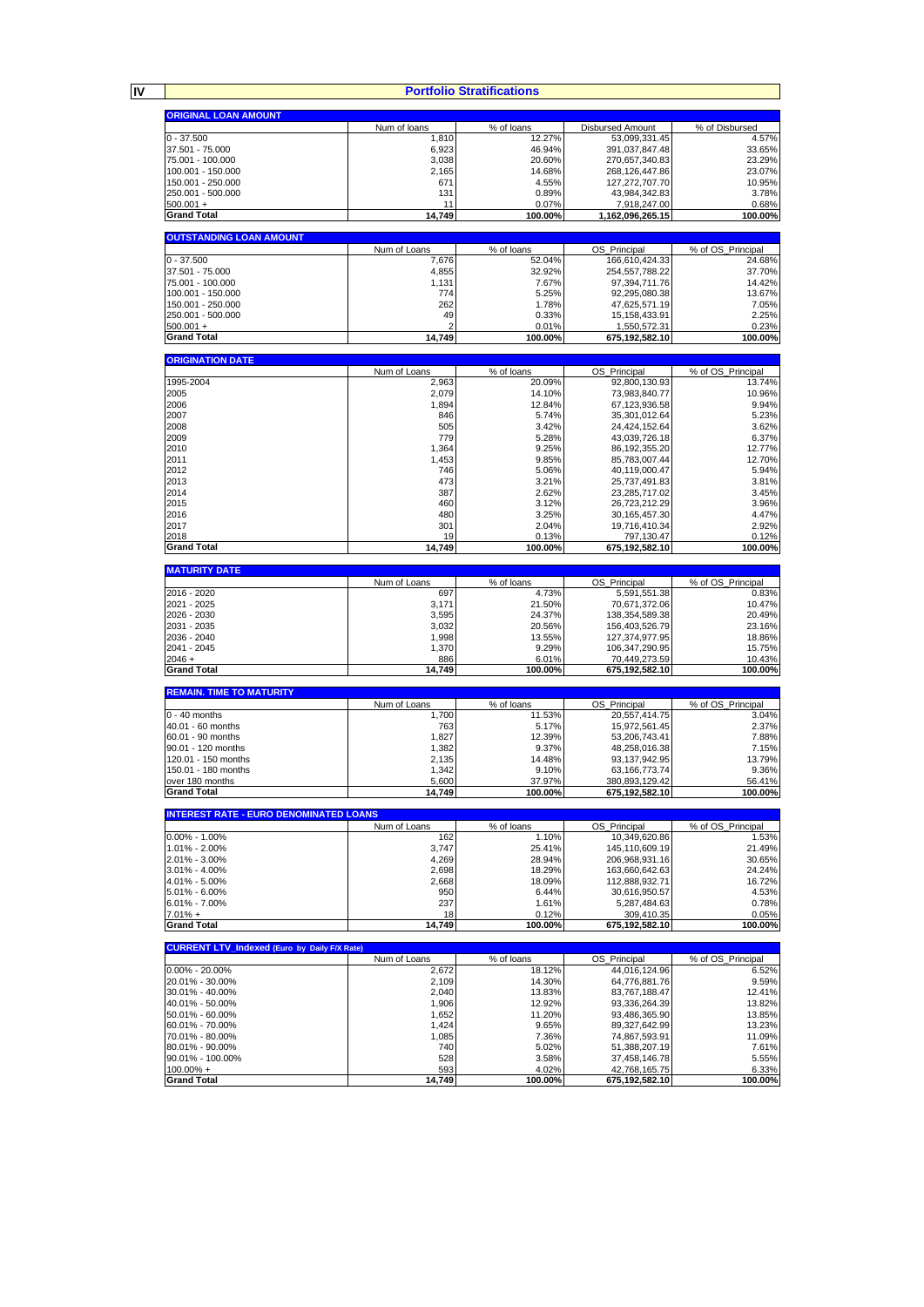| <b>CURRENT LTV_Unindexed (Euro by Daily F/X Rate)</b> |                        |                      |                                  |                             |
|-------------------------------------------------------|------------------------|----------------------|----------------------------------|-----------------------------|
|                                                       | Num of Loans           | % of loans           | OS_Principal                     | % of OS_Principal           |
| $0.00\% - 20.00\%$                                    | 4,728                  | 32.06%               | 105.886.577.20                   | 15.68%                      |
| 20.01% - 30.00%                                       | 2,856                  | 19.36%               | 122,041,928.58                   | 18.08%                      |
| 30.01% - 40.00%                                       | 2,488                  | 16.87%               | 127,086,792.68                   | 18.82%                      |
| 40.01% - 50.00%                                       | 2,036                  | 13.80%               | 125,244,184.95                   | 18.55%                      |
| 50.01% - 60.00%<br>60.01% - 70.00%                    | 1,568<br>881           | 10.63%<br>5.97%      | 106,501,503.68<br>71,243,966.00  | 15.77%<br>10.55%            |
| 70.01% - 80.00%                                       | 183                    | 1.24%                | 16,463,101.75                    | 2.44%                       |
| 80.01% - 90.00%                                       | 8                      | 0.05%                | 485,210.21                       | 0.07%                       |
| 90.01% - 100.00%                                      |                        | 0.01%                | 239,317.05                       | 0.04%                       |
| <b>Grand Total</b>                                    | 14,749                 | 100.00%              | 675,192,582.10                   | 100.00%                     |
|                                                       |                        |                      |                                  |                             |
| <b>ORIGINAL LTV (Euro by Daily F/X Rate)</b>          |                        |                      |                                  |                             |
| $0.00\% - 20.00\%$                                    | Num of Loans<br>412    | % of loans<br>2.79%  | OS_Principal<br>12,372,305.97    | % of OS_Principal<br>1.83%  |
| 20.01% - 30.00%                                       | 1,201                  | 8.14%                | 40,033,322.15                    | 5.93%                       |
| 30.01% - 40.00%                                       | 2,037                  | 13.81%               | 80,082,759.55                    | 11.86%                      |
| 40.01% - 50.00%                                       | 2,565                  | 17.39%               | 112,329,667.86                   | 16.64%                      |
| 50.01% - 60.00%                                       | 2,659                  | 18.03%               | 130,620,659.91                   | 19.35%                      |
| 60.01% - 70.00%                                       | 2,587                  | 17.54%               | 128,775,373.67                   | 19.07%                      |
| 70.01% - 80.00%                                       | 2,281                  | 15.47%               | 114, 143, 130. 77                | 16.91%                      |
| 80.01% - 90.00%                                       | 717                    | 4.86%                | 40,945,433.39                    | 6.06%                       |
| 90.01% - 100.00%                                      | 252                    | 1.71%                | 14,369,674.25                    | 2.13%                       |
| $100.00\% +$                                          | 38                     | 0.26%                | 1,520,254.58                     | 0.23%                       |
| <b>Grand Total</b>                                    | 14,749                 | 100.00%              | 675,192,582.10                   | 100.00%                     |
| <b>LOCATION OF PROPERTY</b>                           |                        |                      |                                  |                             |
|                                                       | Num of Loans           | % of loans           | OS_Principal                     | % of OS_Principal           |
| Attica                                                | 6,087                  | 41.27%               | 310,645,410.09                   | 46.01%                      |
| Thessaloniki                                          | 2,037                  | 13.81%               | 86,627,565.31                    | 12.83%                      |
| Macedonia                                             | 1,724                  | 11.69%               | 66.553.138.62                    | 9.86%                       |
| Peloponnese                                           | 1,029                  | 6.98%                | 42,996,810.06                    | 6.37%                       |
| Thessaly                                              | 1,008                  | 6.83%                | 39,816,785.04                    | 5.90%                       |
| Sterea Ellada                                         | 788                    | 5.34%                | 32,097,854.44                    | 4.75%                       |
| Creta Island                                          | 501                    | 3.40%                | 24,238,307.86                    | 3.59%                       |
| Ionian Islands                                        | 239                    | 1.62%                | 11, 169, 215. 25                 | 1.65%                       |
| Thrace                                                | 523                    | 3.55%                | 20,873,833.53                    | 3.09%                       |
| Epirus                                                | 373                    | 2.53%                | 15,702,203.10                    | 2.33%                       |
| Aegean Islands                                        | 440                    | 2.98%                | 24,471,458.80                    | 3.62%                       |
| <b>Grand Total</b>                                    | 14,749                 | 100.00%              | 675,192,582.10                   | 100.00%                     |
| <b>SEASONING</b>                                      |                        |                      |                                  |                             |
|                                                       |                        |                      |                                  |                             |
|                                                       | Num of Loans           | % of loans           | OS_Principal                     | % of OS Principal           |
| $0 - 12$                                              | 17                     | 0.12%                | 740,020.24                       | 0.11%                       |
| $12 - 24$                                             | 236                    | 1.60%                | 15,507,456.25                    | 2.30%                       |
| $24 - 36$                                             | 537                    | 3.64%                | 33,750,141.91                    | 5.00%                       |
| $36 - 60$                                             | 805                    | 5.46%                | 47,631,831.99                    | 7.05%                       |
| $60 - 96$                                             | 2,381                  | 16.14%               | 133,947,782.55                   | 19.84%                      |
| over 96<br><b>Grand Total</b>                         | 10,773<br>14,749       | 73.04%<br>100.00%    | 443,615,349.16<br>675,192,582.10 | 65.70%<br>100.00%           |
|                                                       |                        |                      |                                  |                             |
| <b>LEGAL LOAN TERM</b>                                |                        |                      |                                  |                             |
|                                                       | Num of Loans           | % of loans           | OS_Principal                     | % of OS_Principal           |
| $0 - 5$ years                                         | 16                     | 0.11%                | 349,074.03                       | 0.05%                       |
| 5 - 10 years                                          | 408                    | 2.77%                | 7,613,262.64                     | 1.13%                       |
| 10 - 15 years                                         | 2,552                  | 17.30%               | 60,066,251.75                    | 8.90%                       |
| 15 - 20 years                                         | 3,694<br>2,995         | 25.05%<br>20.31%     | 133,388,028.33<br>149,690,155.43 | 19.76%<br>22.17%            |
| 20 - 25 years<br>25 - 30 years                        | 3,634                  | 24.64%               | 224,444,888.28                   | 33.24%                      |
| 30 - 35 years                                         | 692                    | 4.69%                | 48,922,035.87                    | 7.25%                       |
| 35 years +                                            | 758                    | 5.14%                | 50,718,885.77                    | 7.51%                       |
| <b>Grand Total</b>                                    | 14.749                 | 100.00%              | 675,192,582.10                   | 100.00%                     |
| <b>REAL ESTATE TYPE</b>                               |                        |                      |                                  |                             |
|                                                       | Num of Loans           | % of loans           | OS Principal                     | % of OS_Principal           |
| Flats                                                 | 11,380                 | 77.16%               | 491,095,272.67                   | 72.73%                      |
| Houses                                                | 3,369                  | 22.84%               | 184,097,309.43                   | 27.27%                      |
| <b>Grand Total</b>                                    | 14,749                 | 100.00%              | 675.192.582.10                   | 100.00%                     |
| <b>LOAN PURPOSE</b>                                   |                        |                      |                                  |                             |
|                                                       | Num of Loans           | % of loans           | OS_Principal                     | % of OS_Principal           |
| Construction                                          | 3,404                  | 23.08%               | 159,734,485.96                   | 23.66%                      |
| Purchase                                              | 8,989                  | 60.95%               | 428.939.572.12                   | 63.53%                      |
| Repair                                                | 2,173                  | 14.73%               | 78,080,562.01                    | 11.56%                      |
| Construction (re-mortgage)                            | 19                     | 0.13%                | 832,316.33                       | 0.12%                       |
| Purchase (re-mortgage)<br>Repair (re-mortgage)        | 123                    | 0.83%                | 5,794,363.59                     | 0.86%                       |
| <b>Grand Total</b>                                    | 41<br>14,749           | 0.28%<br>100.00%     | 1,811,282.09<br>675,192,582.10   | 0.27%<br>100.00%            |
|                                                       |                        |                      |                                  |                             |
| <b>INTEREST PAYMENT FREQUENCY</b>                     |                        |                      |                                  |                             |
| FA                                                    | Num of Loans<br>14,702 | % of loans<br>99.68% | OS_Principal<br>671,848,325.43   | % of OS Principal<br>99.50% |
| Balloon                                               | 47                     | 0.32%                | 3,344,256.67                     | 0.50%                       |